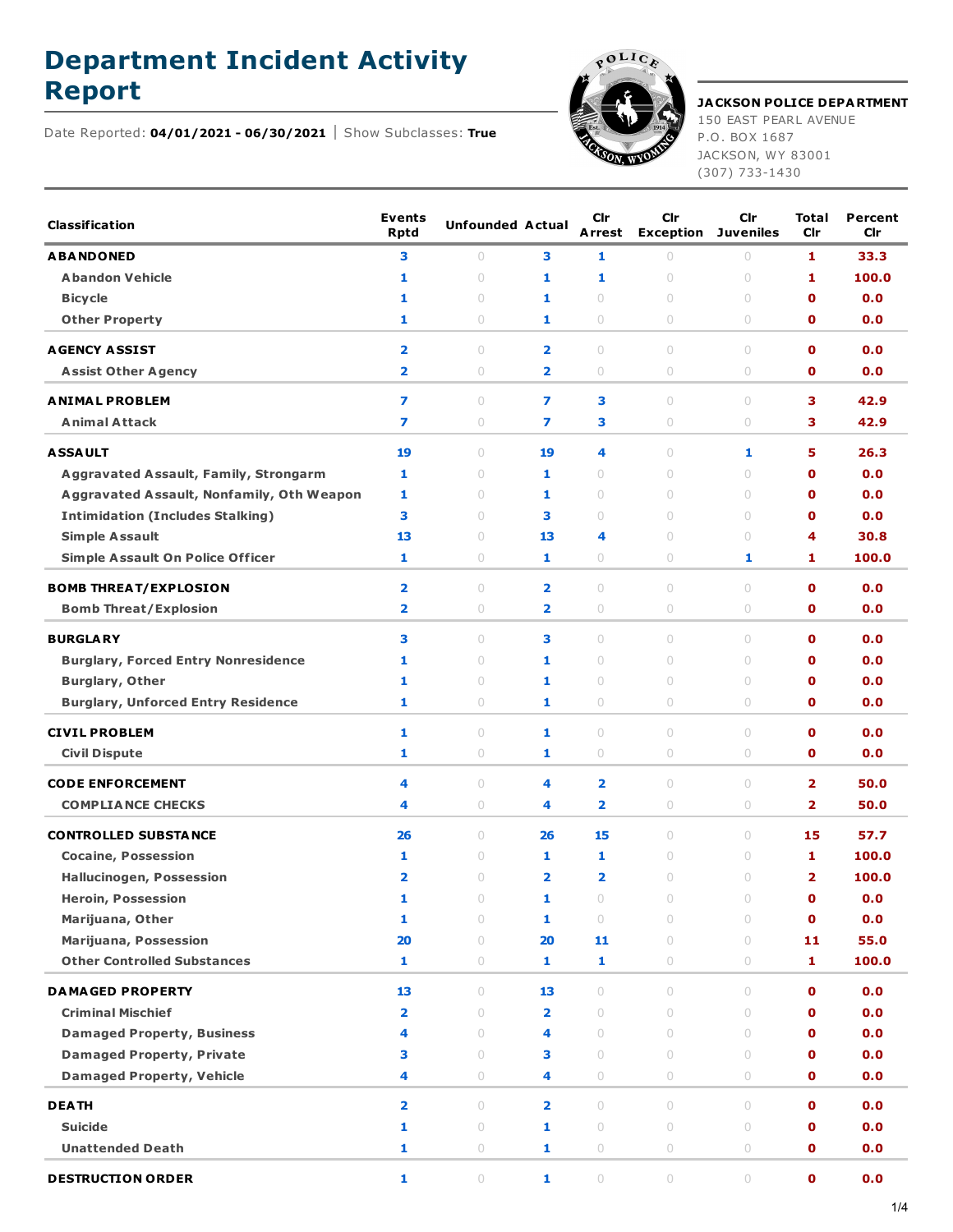| <b>DISTRICT COURT DEST. ORDER</b>                                  | 1                       | $\bigcirc$          | 1                       | 0                       | 0                  | 0                                           | $\mathbf 0$                | 0.0          |
|--------------------------------------------------------------------|-------------------------|---------------------|-------------------------|-------------------------|--------------------|---------------------------------------------|----------------------------|--------------|
| <b>DOMESTIC PROBLEM</b>                                            | 10                      | $\circ$             | 10                      | 3                       | $\circ$            | 1                                           | 4                          | 40.0         |
| <b>Cruelty Toward Child</b>                                        | 1                       | $\circ$             | 1                       | $\circ$                 | $\circ$            | $\cup$                                      | O                          | 0.0          |
| <b>Family Offense, Other</b>                                       | 7                       | $\circ$             | 7                       | З                       | $\circ$            | 1                                           | 4                          | 57.1         |
| <b>Neglect Child</b>                                               | $\overline{\mathbf{2}}$ | $\circ$             | $\overline{\mathbf{2}}$ | $\bigcirc$              | $\circ$            | $\circ$                                     | $\mathbf o$                | 0.0          |
|                                                                    |                         |                     |                         |                         |                    |                                             |                            |              |
| <b>DUI</b><br><b>Alcohol</b>                                       | 24<br>23                | $\circ$<br>$\circ$  | 24                      | 22<br>21                | $\circ$<br>$\circ$ | $\circ$<br>$\circ$                          | 22<br>21                   | 91.7<br>91.3 |
|                                                                    | 1                       | $\circ$             | 23<br>1                 |                         |                    | $\circ$                                     | 1                          | 100.0        |
| <b>Drugs</b>                                                       |                         |                     |                         | 1                       | 0                  |                                             |                            |              |
| <b>FAMILY DISTURBANCE</b>                                          | 3                       | $\circ$             | 3                       | 1                       | $\circ$            | $\circ$                                     | 1                          | 33.3         |
| <b>Family Disturbance</b>                                          | 1                       | $\circ$             | 1                       | 1                       | 0                  | $\circ$                                     | 1                          | 100.0        |
| <b>Verbal Argument</b>                                             | $\overline{\mathbf{2}}$ | $\bigcirc$          | 2                       | $\circ$                 | $\circ$            | 0                                           | O                          | 0.0          |
| <b>FOLLOWUP INVESTIGATION</b>                                      | 1                       | $\circ$             | 1                       | $\circ$                 | $\circ$            | $\circ$                                     | $\mathbf 0$                | 0.0          |
| <b>Followup Investigation, Other</b>                               | 1                       | $\bigcirc$          | 1                       | $\bigcirc$              | $\bigcirc$         | 0                                           | $\mathbf 0$                | 0.0          |
| <b>FORGERY</b>                                                     |                         |                     |                         |                         |                    |                                             |                            |              |
|                                                                    | 3                       | $\circ$             | з                       | $\overline{\mathbf{2}}$ | 0                  | $\circ$<br>$\begin{array}{c} \n\end{array}$ | 2                          | 66.7         |
| <b>Forgery Of Checks</b><br><b>Possess Counterfeited Documents</b> | 1<br>1                  | $\circ$<br>$\circ$  | 1<br>1                  | $\circ$                 | $\circ$<br>0       | $\circ$                                     | $\mathbf o$<br>1           | 0.0<br>100.0 |
| <b>Possess Forged Documents</b>                                    | 1                       | $\bigcirc$          | 1                       | 1<br>1                  | $\bigcirc$         | 0                                           | 1                          | 100.0        |
|                                                                    |                         |                     |                         |                         |                    |                                             |                            |              |
| <b>FRAUD</b>                                                       | 4                       | $\circ$             | 4                       | $\circ$                 | 0                  | $\circ$                                     | $\mathbf 0$                | 0.0          |
| <b>Fraud By Wire</b>                                               | 1                       | $\bigcirc$          | 1                       | $\circ$                 | $\circ$            | $\circ$                                     | $\mathbf o$                | 0.0          |
| <b>Fraud, False Statement</b>                                      | 1                       | $\circ$             | 1                       | 0                       | 0                  | $\circ$                                     | $\mathbf o$                | 0.0          |
| <b>Identity Theft</b>                                              | 1                       | $\circ$             | 1                       | $\bigcirc$              | 0                  | $\circ$                                     | 0                          | 0.0          |
| <b>Mail Fraud</b>                                                  | 1                       | 0                   | 1                       | $\bigcirc$              | 0                  | $\circ$                                     | $\mathbf 0$                | 0.0          |
| <b>HARASSMENT</b>                                                  | з                       | $\circ$             | З                       | $\circ$                 | $\circ$            | $\circ$                                     | $\mathbf 0$                | 0.0          |
| <b>Electronic Communication</b>                                    | 3                       | $\bigcirc$          | 3                       | 0                       | 0                  | $\circ$                                     | $\mathbf 0$                | 0.0          |
| <b>HEALTH/SAFETY</b>                                               | 1                       | $\circ$             | 1                       | $\bigcirc$              | $\bigcirc$         | $\circ$                                     | $\mathbf 0$                | 0.0          |
| <b>Health Or Safety Other</b>                                      | 1                       | 0                   | 1                       | 0                       | 0                  | $\circ$                                     | $\mathbf 0$                | 0.0          |
|                                                                    |                         |                     |                         |                         |                    |                                             |                            |              |
| <b>JUVENILE PROBLEM</b>                                            | 8                       | $\circ$             | 8                       | 2                       | $\circ$            | $\overline{\mathbf{2}}$                     | 5                          | 62.5         |
| <b>Juvenile Problem</b>                                            | 1                       | $\circ$             | 1                       | 0                       | 0                  | $\cup$                                      | $\mathbf o$                | 0.0          |
| <b>Possession Of Tobacco</b>                                       | з                       | $\circ$             | з                       | 2                       | $\circ$            | 1                                           | з                          | 100.0        |
| <b>Runaway Juvenile</b>                                            | 4                       | U                   | 4                       | U                       | U                  | 1                                           | 2                          | 50.0         |
| <b>KIDNAPPING</b>                                                  | 1                       | $\circ$             | 1                       | $\circ$                 | $\circ$            | $\cup$                                      | $\mathbf{0}$               | 0.0          |
| <b>Kidnap Adult</b>                                                | 1                       | $\bigcirc$          | 1                       | $\circ$                 | $\circ$            | $\circ$                                     | $\mathbf 0$                | 0.0          |
| <b>LIQUOR LAW</b>                                                  | 8                       | $\circ$             | 8                       | $\overline{ }$          | $\circ$            | $\mathbf{1}$                                | 8                          | 100.0        |
| Liquor, Other                                                      | 3                       | $\circ$             | 3                       | 2                       | $\circ$            | 1                                           | з                          | 100.0        |
| <b>Liquor, Possess</b>                                             | 4                       | $\circ$             | 4                       | 4                       | $\circ$            | $\cup$                                      | 4                          | 100.0        |
| Liquor, Sell                                                       | 1                       | $\bigcirc$          | 1                       | 1                       | $\circ$            | $\circ$                                     | 1                          | 100.0        |
|                                                                    |                         |                     |                         |                         |                    |                                             |                            | 100.0        |
| LITTERING/DUMPING                                                  | 1                       | $\circ$             | $\mathbf{1}$            | $\mathbf{1}$            | $\bigcirc$         | $\circ$                                     | 1                          |              |
| Littering                                                          | 1                       | $\bigcirc$          | 1                       | 1                       | $\circ$            | $\circ$                                     | 1                          | 100.0        |
| <b>MENTAL SUBJECT</b>                                              | $\overline{ }$          | $\bigcirc$          | $\overline{ }$          | 1                       | $\circ$            | $\begin{array}{c} \n\end{array}$            | 1                          | 14.3         |
| <b>Hospital Transport</b>                                          | з                       | $\circ$             | 3                       | $\circ$                 | $\circ$            | $\circ$                                     | $\mathbf 0$                | 0.0          |
| <b>Mental Subject</b>                                              | 4                       | $\circlearrowright$ | 4                       | 1                       | $\circ$            | $\circlearrowright$                         | 1                          | 25.0         |
| <b>MISCELLA NEOUS</b>                                              | 1                       | $\circ$             | 1                       | $\bigcirc$              | $\circ$            | $\circlearrowright$                         | $\mathbf 0$                | 0.0          |
| <b>MISCELLA NEOUS INCIDENTS</b>                                    | 1                       | $\bigcirc$          | 1                       | $\bigcirc$              | $\bigcirc$         | $\circlearrowright$                         | $\mathbf 0$                | 0.0          |
|                                                                    |                         |                     |                         |                         |                    |                                             |                            |              |
| <b>MISSING PERSON</b>                                              | 1<br>$\mathbf{1}$       | $\circ$             | 1<br>1                  | $\circ$                 | $\circ$            | $\circ$                                     | $\mathbf 0$<br>$\mathbf 0$ | 0.0          |
| <b>Missing Person</b>                                              |                         | $\bigcirc$          |                         | $\bigcirc$              | $\bigcirc$         | $\circlearrowright$                         |                            | 0.0          |
| <b>MORALS/DECENCY CRIMES</b>                                       | 1                       | $\circ$             | 1                       | 1                       | $\circ$            | $\circ$                                     | 1                          | 100.0        |
| <b>Morals/Deceny Crimes</b>                                        | 1                       | $\bigcirc$          | 1                       | 1                       | $\bigcirc$         | $\circ$                                     | 1                          | 100.0        |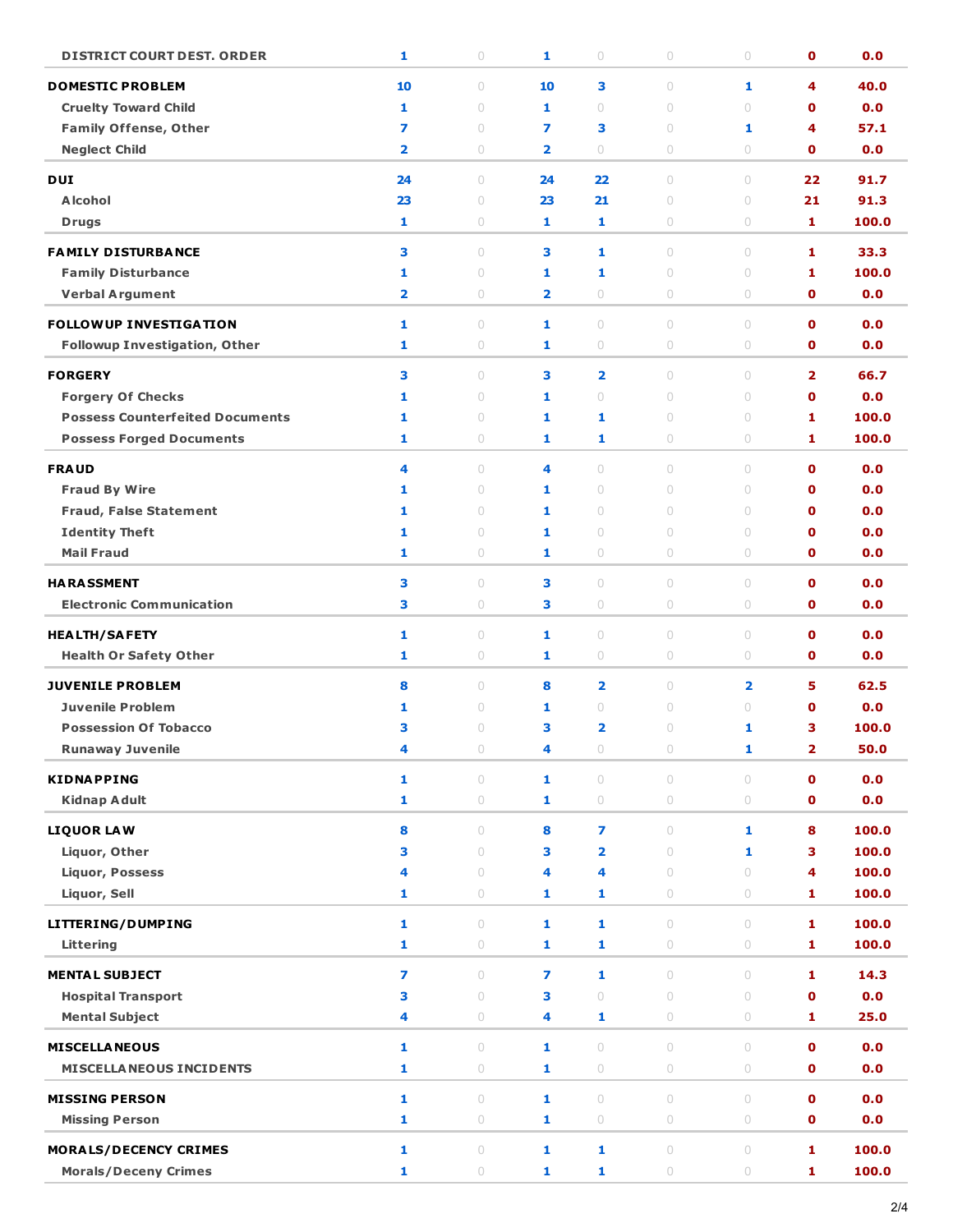| <b>NON UCR REPORTABLE</b>                        | 9                            | $\cup$                           | 9                            | 4                       | $\cup$              | $\circ$             | 4                       | 44.4         |
|--------------------------------------------------|------------------------------|----------------------------------|------------------------------|-------------------------|---------------------|---------------------|-------------------------|--------------|
| <b>Non UCR Reportable</b>                        | 9                            | $\circ$                          | 9                            | 4                       | $\circ$             | $\circ$             | 4                       | 44.4         |
| <b>OBSTRUCT JUSTICE</b>                          | 3                            | $\circ$                          | З                            | $\overline{\mathbf{2}}$ | $\circlearrowright$ | $\circ$             | $\overline{\mathbf{2}}$ | 66.7         |
| <b>Probation Violations</b>                      | 1                            | $\circ$                          | 1                            | 1                       | $\circ$             | $\circ$             | 1                       | 100.0        |
| <b>Violation Of A Court Order</b>                | $\overline{\mathbf{2}}$      | $\circ$                          | 2                            | 1                       | 0                   | $\circ$             | 1                       | 50.0         |
|                                                  |                              |                                  |                              |                         |                     |                     |                         |              |
| <b>OBSTRUCT POLICE</b>                           | 3                            | $\cup$                           | з                            | 3                       | $\circ$             | $\circ$             | з                       | 100.0        |
| <b>Obstructing Police, Other</b>                 | 1                            | $\circ$                          | 1                            | 1                       | $\circ$             | $\circ$             | 1                       | 100.0        |
| <b>Resisting/Interfering W/Police</b>            | $\overline{\mathbf{2}}$      | 0                                | $\overline{\mathbf{2}}$      | 2                       | $\circ$             | $\circ$             | $\overline{\mathbf{2}}$ | 100.0        |
| <b>OTHER SEX OFFENSE</b>                         | 3                            | $\cup$                           | З                            | 1                       | $\circ$             | $\circ$             | 1                       | 33.3         |
| <b>Indecent Exposure</b>                         | 1                            | $\circ$                          | 1                            | 1                       | $\circ$             | $\circ$             | 1                       | 100.0        |
| <b>Peeping Tom</b>                               | 1                            | $\circ$                          | 1                            | $\circlearrowright$     | $\circ$             | $\circ$             | $\mathbf o$             | 0.0          |
| Sex Offense, Against Child Fondling              | 1                            | 0                                | 1                            | 0                       | $\circ$             | $\circ$             | 0                       | 0.0          |
| <b>PERSON CRIMES</b>                             | 1                            | $\begin{array}{c} \n\end{array}$ | 1                            | $\circ$                 | $\circ$             | $\circ$             | $\mathbf o$             | 0.0          |
| <b>Crimes Against Persons</b>                    | 1                            | $\circ$                          | 1                            | 0                       | 0                   | $\circ$             | $\mathbf 0$             | 0.0          |
|                                                  |                              |                                  |                              |                         |                     |                     |                         |              |
| <b>PROBATION ORDER</b>                           | 4                            | $\circ$                          | 4                            | 2                       | $\circlearrowright$ | $\circ$             | $\overline{\mathbf{2}}$ | 50.0         |
| (COURT USE ONLY)                                 | 4                            | $\circ$                          | 4                            | 2                       | $\circ$             | $\circ$             | $\overline{\mathbf{2}}$ | 50.0         |
| <b>PROPERTY</b>                                  | 14                           | $\begin{array}{c} \n\end{array}$ | 14                           | $\circ$                 | $\circ$             | $\bigcirc$          | $\mathbf o$             | 0.0          |
| <b>Found Property</b>                            | 11                           | $\circ$                          | 11                           | $\circ$                 | $\circ$             | $\circ$             | $\mathbf o$             | 0.0          |
| <b>Lost Property</b>                             | 3                            | $\bigcirc$                       | з                            | $\circlearrowright$     | $\circlearrowright$ | $\circ$             | $\mathbf o$             | 0.0          |
| <b>PROPERTY CRIMES</b>                           | 3                            | $\circ$                          | з                            | 2                       | $\circlearrowright$ | $\circ$             | $\overline{\mathbf{2}}$ | 66.7         |
| <b>Property Crimes</b>                           | 3                            | $\circ$                          | З                            | 2                       | 0                   | $\circ$             | $\overline{\mathbf{2}}$ | 66.7         |
|                                                  |                              |                                  |                              |                         |                     |                     |                         |              |
| <b>PUBLIC INTOX</b>                              | 18                           | $\circ$                          | 18                           | 18                      | $\circ$             | $\circ$             | 18                      | 100.0        |
| <b>Public Intoxication</b>                       | 18                           | $\circ$                          | 18                           | 18                      | 0                   | $\circ$             | 18                      | 100.0        |
| <b>PUBLIC PEACE</b>                              | 3                            | $\circ$                          | з                            | 1                       | $\circ$             | $\circ$             | 1                       | 33.3         |
| <b>Give False Alarm</b>                          | $\overline{\mathbf{2}}$      | $\circ$                          | 2                            | $\circ$                 | $\circ$             | $\circ$             | $\mathbf o$             | 0.0          |
| <b>Public Peace Other</b>                        | 1                            | $\circ$                          | 1                            | 1                       | $\circ$             | $\circ$             | 1                       | 100.0        |
| <b>SEXUAL ASSAULT</b>                            | $\overline{\mathbf{2}}$      | $\circ$                          | 2                            | 1                       | $\circlearrowright$ | $\circ$             | $\overline{2}$          | 100.0        |
| <b>Incest</b>                                    | 1                            | $\circ$                          | 1                            | $\circ$                 | $\circ$             | $\circ$             | 1                       | 100.0        |
| Rape, Strongarm                                  | 1                            | 0                                | 1                            | 1                       | 0                   | 0                   | 1                       | 100.0        |
|                                                  |                              |                                  |                              |                         |                     |                     |                         |              |
| <b>STOLEN PROPERTY</b>                           | 1                            | $\circ$                          | 1                            | $\circlearrowright$     | $\bigcirc$          | $\circ$             | O                       | 0.0          |
| <b>Stolen Property, Other</b>                    | $\mathbf{1}$                 | $\bigcirc$                       | $\mathbf{1}$                 | $\bigcirc$              | $\bigcirc$          | $\circ$             | $\mathbf{o}$            | 0.0          |
| <b>STOLEN VEHICLE</b>                            | 4                            | $\circ$                          | 4                            | 1                       | $\circlearrowright$ | 1                   | $\overline{\mathbf{2}}$ | 50.0         |
| <b>Unauthorized Use, Auto (Joy Riding)</b>       | $\overline{\mathbf{2}}$      | $\circ$                          | $\overline{\mathbf{2}}$      | 1                       | $\bigcirc$          | 1                   | $\overline{\mathbf{2}}$ | 100.0        |
| <b>Vehicle Theft, Auto</b>                       | 1                            | $\circ$                          | $\mathbf{1}$                 | $\circlearrowright$     | $\circ$             | $\circ$             | O                       | 0.0          |
| <b>Vehicle Theft, Motorcycle</b>                 | 1                            | $\bigcirc$                       | 1                            | $\bigcirc$              | $\circlearrowright$ | $\circ$             | O                       | 0.0          |
| <b>SUSPICIOUS</b>                                | 3                            | $\circ$                          | 3                            | 1                       | $\circlearrowright$ | $\circlearrowright$ | 1                       | 33.3         |
| <b>Suspicious Activity</b>                       | 3                            | $\bigcirc$                       | з                            | 1                       | $\circlearrowright$ | $\bigcirc$          | 1                       | 33.3         |
|                                                  |                              |                                  |                              |                         |                     |                     |                         |              |
| <b>THEFT</b>                                     | 16                           | $\circ$                          | 16                           | 4                       | $\circ$             | $\circ$             | 4                       | 25.0         |
| Larceny, Bicycle                                 | $\overline{\mathbf{2}}$      | $\bigcirc$                       | $\overline{\mathbf{2}}$      | $\circlearrowright$     | 0                   | $\circ$             | $\mathbf o$             | 0.0          |
| Larceny, From Building                           | 1<br>$\overline{\mathbf{2}}$ | $\bigcirc$<br>$\circ$            | 1<br>$\overline{\mathbf{2}}$ | 1<br>$\circ$            | $\circ$<br>$\circ$  | $\circ$<br>$\cup$   | 1<br>$\mathbf o$        | 100.0<br>0.0 |
| Larceny, From Vehicle<br>Larceny, From Yard/Land | $\overline{\mathbf{2}}$      | $\circ$                          | $\overline{\mathbf{2}}$      | 1                       | $\circ$             | $\circ$             | 1                       | 50.0         |
| <b>Larceny, Parts From Vehicle</b>               | 1                            | $\circ$                          | $\mathbf{1}$                 | $\circlearrowright$     | $\circlearrowright$ | $\circ$             | $\mathbf o$             | 0.0          |
| <b>Shoplifting</b>                               | $\overline{\mathbf{2}}$      | $\circ$                          | 2                            | 2                       | $\circlearrowright$ | $\circ$             | $\overline{\mathbf{2}}$ | 100.0        |
| <b>Theft Other</b>                               | 6                            | 0                                | 6                            | $\circlearrowright$     | $\circlearrowright$ | 0                   | 0                       | 0.0          |
|                                                  |                              |                                  |                              |                         |                     |                     |                         |              |
| <b>THREATS</b>                                   | 1                            | $\bigcirc$                       | 1                            | $\circlearrowright$     | $\circlearrowright$ | $\circlearrowright$ | $\mathbf 0$             | 0.0          |
| <b>Threat-Terrorist/State Offenses</b>           | 1                            | $\bigcirc$                       | 1                            | $\bigcirc$              | $\bigcirc$          | $\circ$             | $\mathbf o$             | 0.0          |